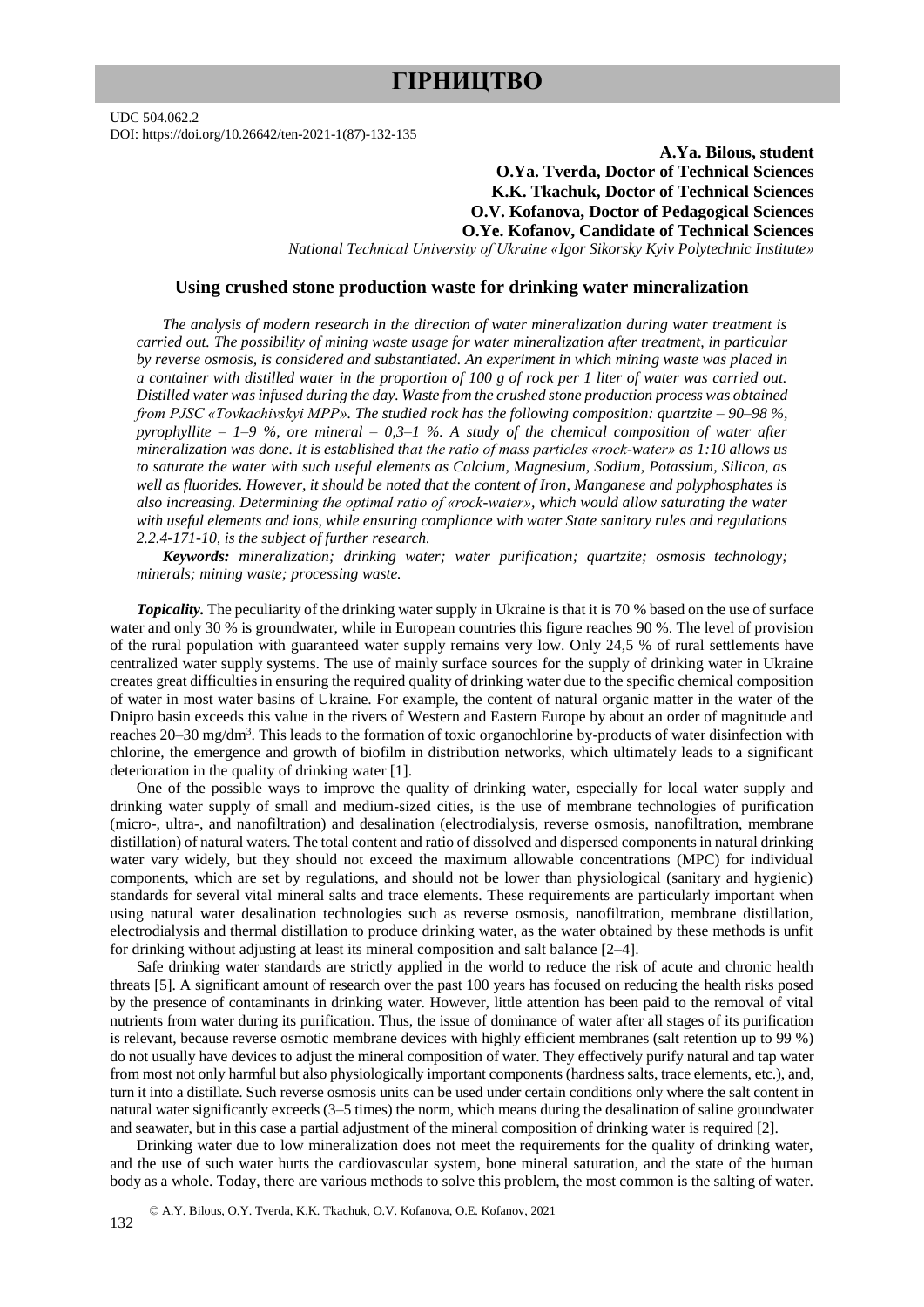However, the use of such water is harmful to human health, because the composition of the salt solution, which salts water, is far from natural mineral waters. Also methods of infusion of water on minerals, such as shungites, are known. Such methods are also ineffective because ion exchange is possible only with direct contact of water with minerals, water molecules can not exchange ions with each other, which means, only the part of the water that is in direct contact with minerals is mineralized. There is a method of conditioning drinking water, according to which the mineralization of water is carried out by calcium. Water passes through layers of calcium sulfate CaSO4∙0,5H2O and calcium chloride CaCl2. Also there is a well-known method of mineralization, which is carried out by passing water through activated carbon, covered with mineralizing components, while an electric current passes. Its disadvantage is the uneven mineralization of water, as well as the need to use electricity [6].

At the enterprises where water is purified by reverse osmosis technology, various dosing equipment is used: a concentrated mineralization solution is introduced into the stream of purified water by a pump-dispenser. By varying the combination and concentration of salts, as well as adjusting the equipment (frequency and volume of solution injection), the desired composition of purified water can be achieved [7]. There are various methods of artificial mineralization of water, in particular: enrichment of artesian, demineralized, mineral, tap water with artificial salts and minerals of natural origin (Morshyn, Slavic, seawater, sea salt). This approach has many disadvantages associated with the macro- and microelement composition of substances used for artificial mineralization of drinking water, the need to use several substances to achieve a balanced mineral composition [8].

There is a method of artificial mineralization of drinking water, which involves the use as a source of mineral components of natural fossil minerals – carnallite, mirabilite, bischofite, which are diluted in water to total mineralization of  $0.5-3$  g/dm<sup>3</sup>. The method is carried out by extracting concentrated solutions of bischofite, carnallite, mirabilite minerals, which are salt deposits of seas of the Jurassic and Permian periods from a depth of 1,5–2,5 km. To do this, artesian or any suitable water for these purposes is injected, which dissolves minerals under pressure. The extracted salt brines have total mineralization of  $340-420$  g/dm<sup>3</sup>. The disadvantage of this method is its complexity and high cost. The authors [9] developed a method of mineralization of water with magnesium and calcium ions, which involves its contact with unburned dolomite. Magnesium and calcium oxides, which are part of calcined dolomite at a temperature of 750–800 °C, are used as mineralizing substances. The contact time of water with an initial hardness of  $0,15-5,5$  mg-eq/dm<sup>3</sup> and pH 3,0–8,0 with dolomite with a size of 1,75–12,5 mm is 1–9 minutes. There is also a method of mineralization of drinking water, which provides a contact of water with pH correctors. Using at least one liquid pump, the entire volume of water is continuously cyclically pumped through the pH correctors, while the water is in direct contact with the pH correctors, and the process of cyclic water pumping is continued during a predetermined time, required to reach the appropriate pH. pHcorrectors are pH-correctors of alkaline metals and rocks. The use of pH-correctors of alkaline metals and rocks provides enrichment of the entire volume of water with cations  $Ca^{2+}$ , Mg<sup>2+</sup> and anions  $CO_3^2$ , HCO<sub>3</sub>, SO<sub>3</sub><sup>2-</sup> [6].

The authors [10] developed a method of artificial mineralization of drinking table, medicinal table, medicinal water, during which as a source of chloride-magnesium-potassium, iodine-bromine ions solutions of natural fossil minerals (carnallite, mirabilite, bischofite) are used.

**The aim of the study** is to substantiate the possibility of using mining waste, in particular waste from the crushed stone production process, for mineralization of water, which was previously purified by reverse osmosis.

**Results of the research.** For the mineralization of pre-treated water, the possibility of using mining waste, in particular waste from the process of gravel production at PJSC «Tovkachivskyi MPP» from quartzites, is considered in the paper. Given that the level of mining waste usage in Ukraine is extremely low – no more than 12 %, while in advanced countries it reaches 80 % and does not fall below 65 % [11], the possibility of their use in water treatment technologies is a relevant scientific and practical task. Reducing the volume of dumps will reduce their sawing and the load on the environment as a whole. Besides, the use of such waste as a part of mineralizers will increase the level of resource conservation, as there will be no need to specifically extract natural resources to use them in the process of water mineralization. To achieve this goal, the authors carried out an experiment during which mining waste were placed in a container with distilled water in the proportion of 100 g of rock per 1 dm<sup>3</sup> of water (Fig. 1). Distilled water was infused during the day.

Waste from the crushed stone production process was obtained from PJSC Tovkachivskyi MPP, which is developing the Tovkachiv section of the Ovruch deposit. Metamorphic quartzites of the Ovruch series of the Upper Proterozoic and Upper Quaternary, modern undivided and modern Quaternary sediments take part in the geological structure of the explored Tovkachiv section of the Ovruch deposit. Macroscopic quartzite is a rock of light pink, pink and pink-red color that differs in the durability of mineralogical texture and structure. They lie almost horizontally with a slight slope to the north. The relief of the day surface almost repeats the surface of quartzites. The absolute marks of the quartzite surface within the reconnaissance contour vary from 163,68 m to 173,77 m, making a difference of 10,09 m. Quartzites are broken by numerous steeply falling (vertical) and gently falling (horizontal) diagonal cracks, which are from 10–25 to 40–60 cm, less often they increase to 50–80 cm. Horizontal cracks cut quartzites at distance from each other from 30–40 cm up to 1,2–1,5 m, with depth the fracture almost does not decrease. The studied rock has the following composition: quartzite  $-90-98$ %, pyrophyllite  $-1-$ 9 %, ore mineral – 0.3–1 %.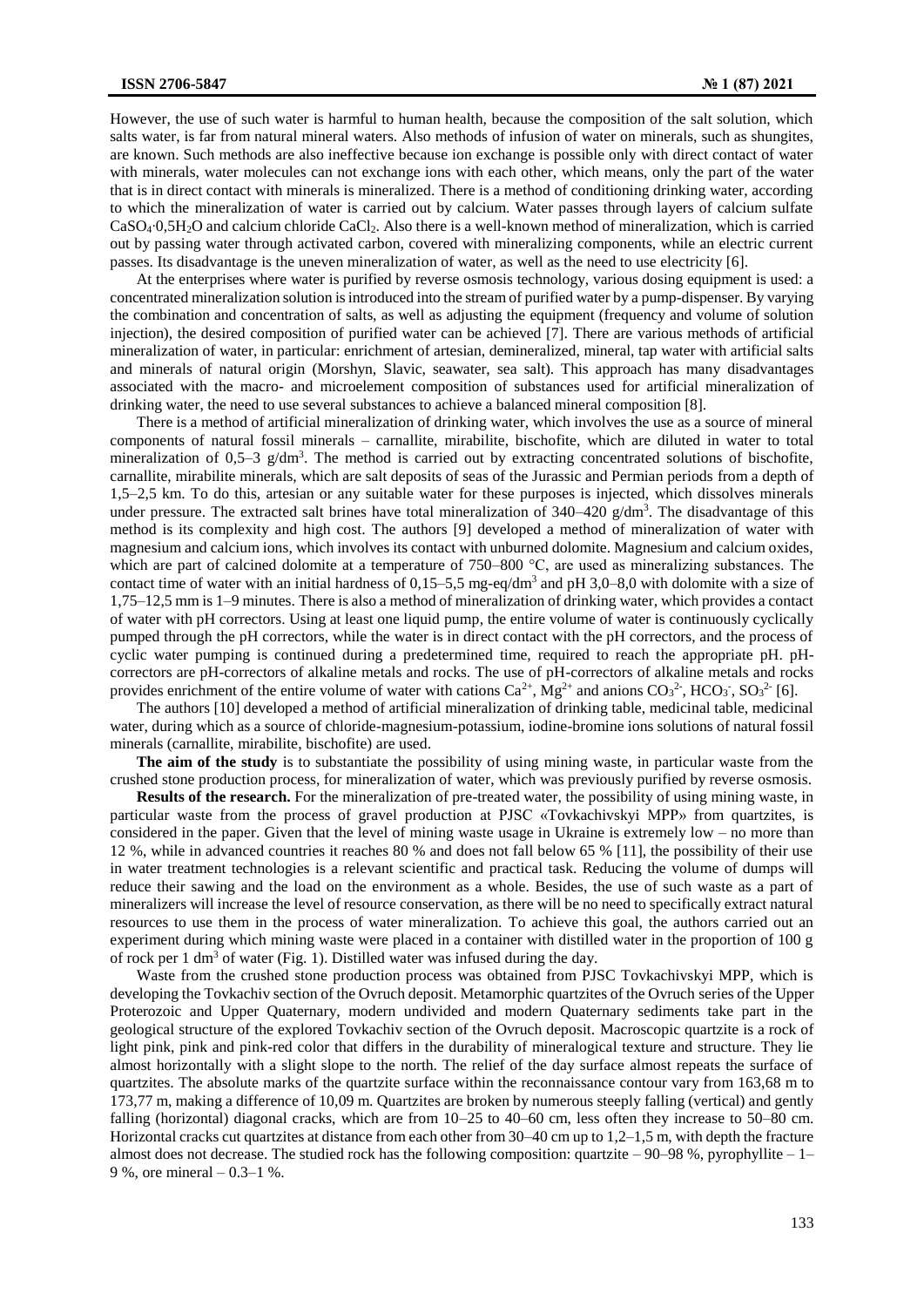#### *Технічна інженерія*

On the uneven surface of quartzites, there are undissected Upper Quaternary and modern sediments, represented by grayish-brown, gray, yellowish-gray dense sands and fine-grained quartz fragments, with blocks and fragments of quartzites up to 5–35 %. There are sands on the sandstones, the thickness of which varies from 1,5 m to 7,7 m within the open pit of the quarry. They are found in almost all workings. The sands are covered everywhere with a soil-vegetation layer, represented by the same humus sand, with a thickness of 0,1 m to 0,4 m.



*Fig. 1. Container with distilled water (a), scales with rock at the stage of weighing (b) and container with distilled water and mining waste (quartzite) (c)*

The analysis of the obtained water was carried out by the Laboratory of Ion Exchange and Adsorption of the Faculty of Chemical Technology of the National Technical University of Ukraine «Igor Sikorsky Kyiv Polytechnic Institute». The results of the analysis of the obtained water sample are given in the Table. 1.

*Table 1*

|  | The results of water analysis after mineralization by quartzites |
|--|------------------------------------------------------------------|
|  |                                                                  |

| Characteristic                                     | Indicator value |                                                            |
|----------------------------------------------------|-----------------|------------------------------------------------------------|
|                                                    | in fact         | State sanitary rules and regulations<br>$2.2.4 - 171 - 10$ |
| Calcium, mg-eq/dm <sup>3</sup>                     | 0.1             | no regulation                                              |
| Magnesium, mg-eq/dm <sup>3</sup>                   | < 0.005         | $0,83 - 6,67$                                              |
| Sodium, $mg/dm3$                                   | 3,9             | $<$ 200                                                    |
| Potassium, $mg/dm3$                                | 0,7             | no regulation                                              |
| Total iron, $mg/dm3$                               | 0,087           | < 0.2                                                      |
| Manganese, mg/dm <sup>3</sup>                      | 0,018           | < 0.05                                                     |
| Polyphosphates (in terms of $PO43$ ),<br>$mg/dm^3$ | 0,036           | <3.5                                                       |
| Fluorides, $mg/dm3$                                | < 0.2           | $0,7-1,5$                                                  |
| Silicon, $mg/dm^3$                                 | 0.59            | <10                                                        |

As a result of the research, it is established that wastes of crushed stone production, in particular wastes of PJSC «Tovkachivskyi MPP», can be used as raw materials in water purification technology with subsequent mineralization. Due to the presence of natural minerals and trace elements in the rock, the mineralization process is carried out by dissolving them in water. The chemical composition of water after mineralization was studied. It is established that the ratio of mass particles «rock-water» as 1:10 allows us to saturate the water with such useful elements as Calcium, Magnesium, Sodium, Potassium, Silicon, as well as fluorides. However, it should be noted that the content of Iron, Manganese and polyphosphates is also increasing. Determining the optimal ratio of «rockwater», which would allow saturating the water with useful elements and ions, while ensuring compliance with water State sanitary rules and regulations 2.2.4-171-10, is the subject of further research.

### **Conclusions and prospects for further research.**

1. The possibility of using mining waste for mineralization of water after purification, in particular by reverse osmosis, is considered and substantiated.

2. An experiment was carried out, in which mining waste was placed in a container with distilled water in the proportion of 100 g of rock per 1 dm<sup>3</sup> of water. Distilled water was infused during the day. Waste from the crushed stone production process was obtained from PJSC «Tovkachivskyi MPP». The studied rock has the following composition: quartzite – 90–98 %, pyrophyllite – 1–9 %, ore mineral – 0.3–1 %.